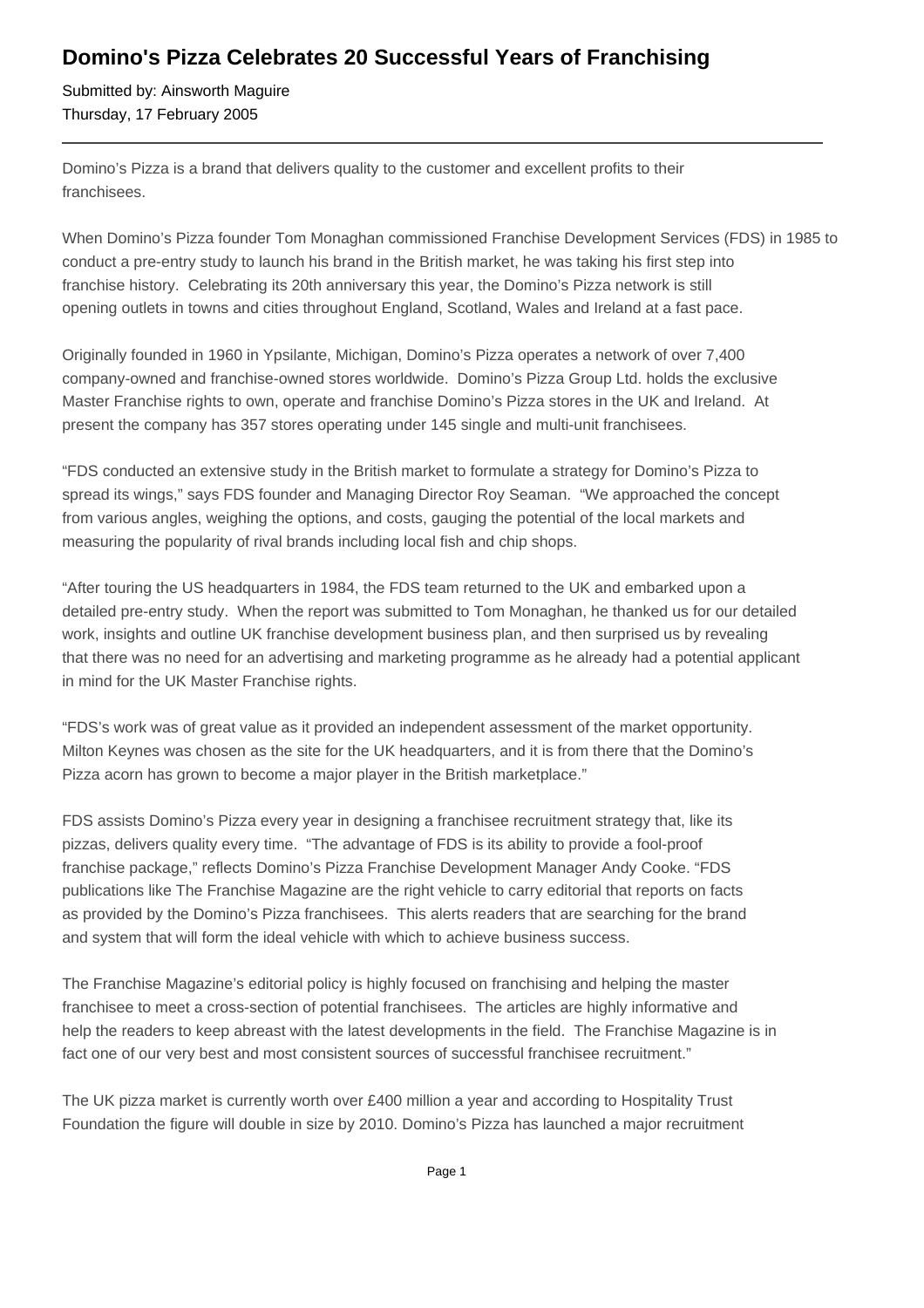drive to meet the demands from the market, and is planning to achieve a network total of 500 stores by the end of 2006.

"There are many factors that have contributed to the success of Domino's Pizza in the UK," adds Roy. "The primary factor has been the strategy formulated by FDS for the expansion of Domino's Pizza in the British market. It was unique because the selection criteria for franchise recruitment had no parallels in the franchise history.

Instead of building a chain of pizza outlets, the strategy aimed at setting up a team of franchisees who can grow with a world-renowned brand. More than for financial strength, franchisees were selected for their entrepreneurship and desire to be part of a winning team. Now nearly half of the Domino's Pizza franchisees are multi-store owners or have the potential to reach that distinction.

"The FDS projections for Domino's Pizza were remarkably accurate. In the first report itself we clearly predicted a time period of 10 to 15 years for the brand to become a major force in the British pizza market. We also projected an annual recruitment target of five to 10 franchisees. That prediction has been spot on. Now, after 20 years, Domino's Pizza has brought 145 talented and successful business people to its fold."

Adds Andy: "Franchisees have always been at the heart of our success. The commitment and business acumen of these individuals has helped to make Domino's Pizza the leader in pizza delivery across more than 64 international markets. Our expertise and passion for delivering hot and fresh pizza has earned us the loyalty of millions of pizza lovers around the world. We are now seeking franchisees, who are prepared to take on their most exciting business challenge yet. The rewards can be high, the work is tough but all along the way the franchisees will benefit from the strength of an established and respected brand, a proven system and a team of people who are determined to help them to succeed.

"A Domino's Pizza store is the nerve centre of a time critical food delivery service where the team aims to deliver a hot and fresh pizza on time, every time. We motivate and train our team members to understand that working with Domino's Pizza is all about creating an experience that makes our customers smile."

Supporting the Domino's Pizza franchisees is a highly-skilled corporate team responsible for dough production, ingredient sourcing, safety and hygiene monitoring, product and technology development, property management, marketing, human resources, finance, IT, administration, operations and training. Roy Seaman believes that there is further substantial growth and earning opportunities for new entrants to the Domino's Pizza franchise network and has no hesitation in recommending that this company will continue to meet every realistic expectation for the serious prospective franchisee.

More information: Rachel Spaul, Deputy Editor, The Franchise Magazine, Tel. 0870 350 2337 E-mail: editorial@fdsltd.com

Commercial and advertising enquiries: Roy Seaman, Managing Director, Franchise Development Services, Tel. 0870 350 2337, E-mail: roy@fdsltd.com Web: www.franchise-group.com